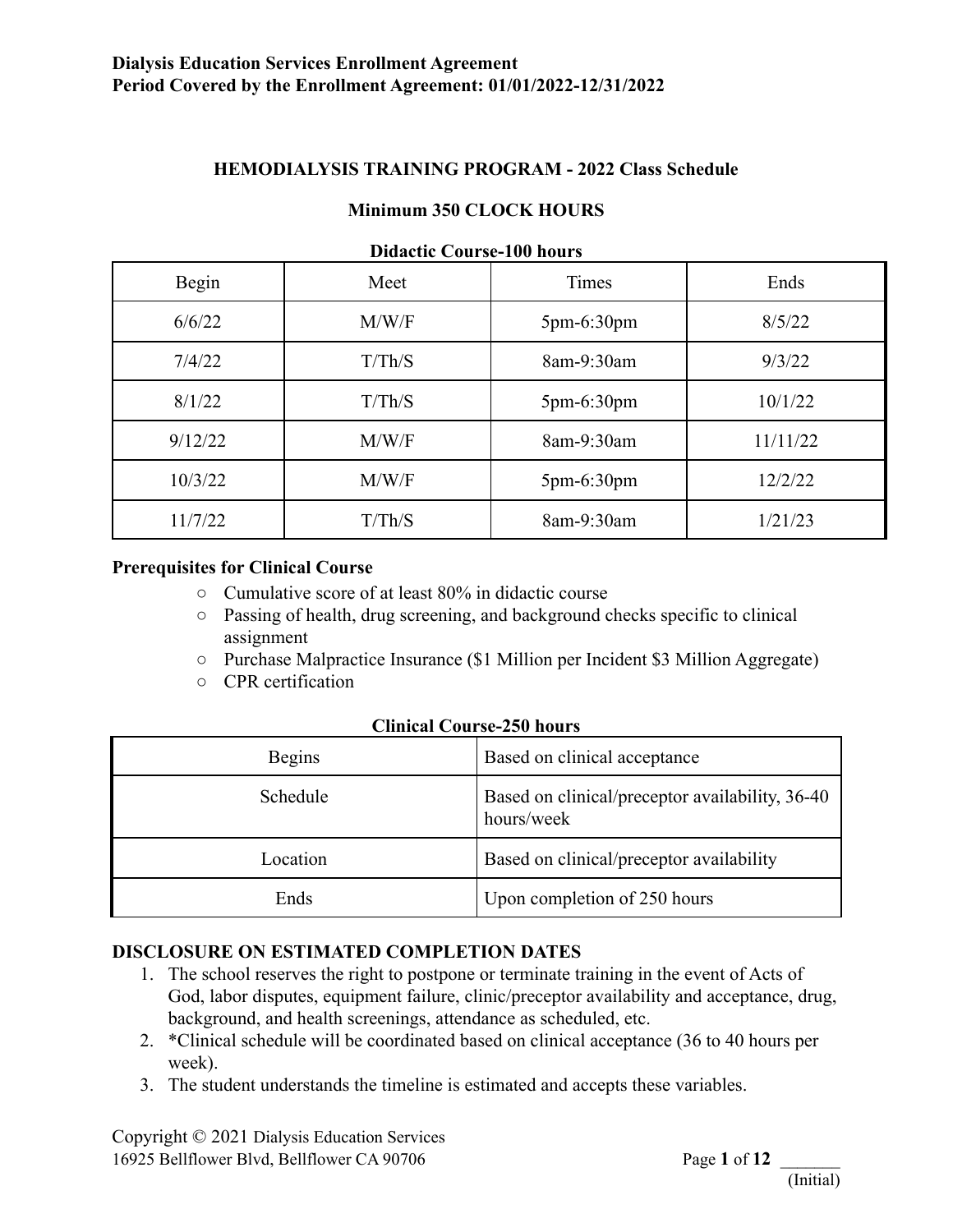## **DATE TO EXERCISE RIGHT TO WITHDRAW: \_\_\_\_\_\_\_\_\_\_\_\_\_\_\_\_\_\_\_\_\_**

**ADMINISTRATIVE OFFICE:** 16925 Bellflower Blvd**,** Bellflower, CA 90706

Tel: (562) 376-4181 | Fax: (562) 376-4176

[dialysiseducationservices.com](http://dialysiseducationservices.com)

**VIRTUAL CLASSROOM:** [dialysised.unhosting.site/login](http://dialysised.unhosting.site/login)

The course catalog is available on the company website or by mail when requested.

# **Staff and Faculty Listing**

- Instructors/Preceptors
	- o Michael Morales, MHA/Ed, CHT, CHBT, CHWS
	- o Elizabeth Castro, MSN, RN, NP
	- o Anne Diroll, RN, CNN, CLNC
- School Administration-Sharon Morales
- Executive Assistant-Daneen Baquing

# **Program Description**

The Hemodialysis Training Program's main objective is to provide the student with the education necessary for employment in today's private and government-run dialysis centers, medical centers and hospital dialysis departments, health care offices, clinics, and facilities.

The combination of introduced skills taught in a **100 HOUR DIDACTIC COURSE** and a **250 HOUR CLINICAL COURSE** prepare students for employment in the field of hemodialysis. Studies include modules named 1) Today's dialysis environment, 2) The person with kidney failure, 3) Principles of dialysis, 4) Hemodialysis devices, 5) Vascular access, 6) Hemodialysis procedures and complications, 7) Dialyzer reprocessing, and 8) Water treatment.

After successfully completing the *350 Clock Hour* course of study, consisting of didactic (100 hours) and clinical (250 hours), the student will be issued a certificate of completion.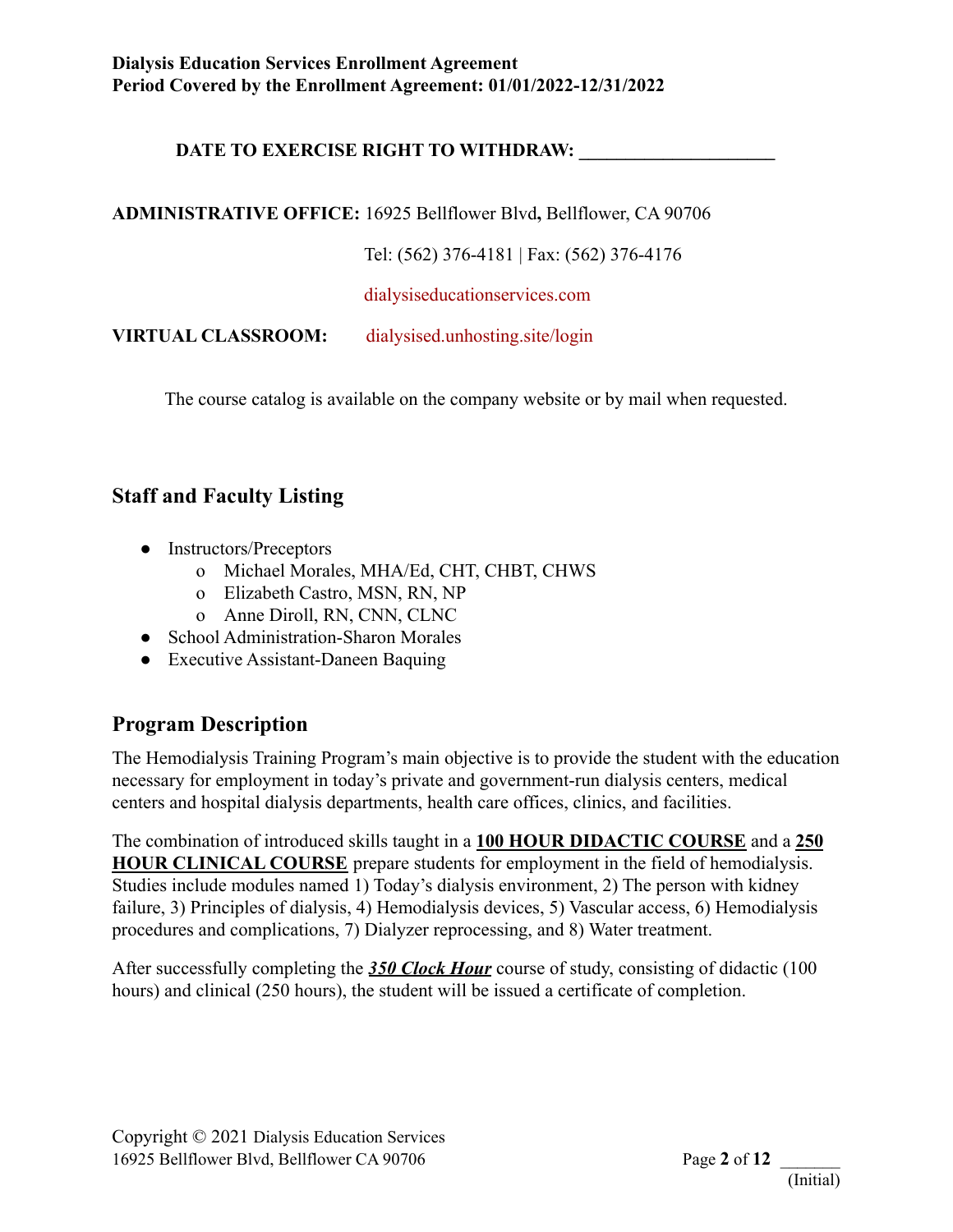# **Disclosures on Estimated Completion Date**

- 1. The school reserves the right to postpone or terminate training in the event of Acts of God, labor disputes, equipment failure, clinic/preceptor availability and acceptance, drug, background, and health screenings, attendance as scheduled, etc.
- 2. Clinical schedule will range from 36 to 40 hours per week.
- 3. The student understands the timeline is estimated and accepts these variables.

\* Entire tuition is applicable to didactic course. Clinical course is included at no cost to graduates of the didactic course.

\*\* Course costs can be broken into four (4) equal monthly payments throughout the program, due on the start of each new month of the course.

# **Schedule of Total Charges for a Period of Attendance:**

| <b>Program Cost Total</b> | \$7,500.00 |
|---------------------------|------------|
| VR License/Device Loan    | \$125      |
| <b>LMS</b>                | \$250      |
| <b>STRF</b>               | \$17.50    |
| <b>Registration Fee</b>   | \$250      |
| Non-Refundable            |            |
| Tuition                   | \$6857.50  |
| Refundable                |            |

# **Student Tuition Recovery Fund**

The State of California established the Student Tuition Recovery Fund (STRF) to relieve or mitigate economic loss suffered by a student in an educational program at a qualifying institution, who is or was a California resident while enrolled, or was enrolled in a residency program, if the student enrolled in the institution, prepaid tuition, and suffered an economic loss. Unless relieved of the obligation to do so, you must pay the state-imposed assessment for the STRF, or it must be paid on your behalf, if you are a student in an educational program, who is a California resident, or are enrolled in a residency program, and prepay all or part of your tuition. You are not eligible for protection from the STRF and you are not required to pay the STRF assessment if you are not a California resident and are not enrolled in a residency program.

It is important that you keep copies of your enrollment agreement, financial aid documents, receipts, or any other information that documents the amount paid to the school. Questions regarding the STRF may be directed to the Bureau for Private Postsecondary Education, 2535 Capitol Oaks Drive, Suite 400, Sacramento, CA 95833, (916) 431-6959 or (888) 370-7589.

To be eligible for STRF, you must be a California resident or are enrolled in a residency program, prepaid tuition, paid or deemed to have paid the STRF assessment, and suffered an economic loss as a result of any of the following:

Copyright © 2021 Dialysis Education Services 16925 Bellflower Blvd, Bellflower CA 90706 Page **3** of **12** \_\_\_\_\_\_\_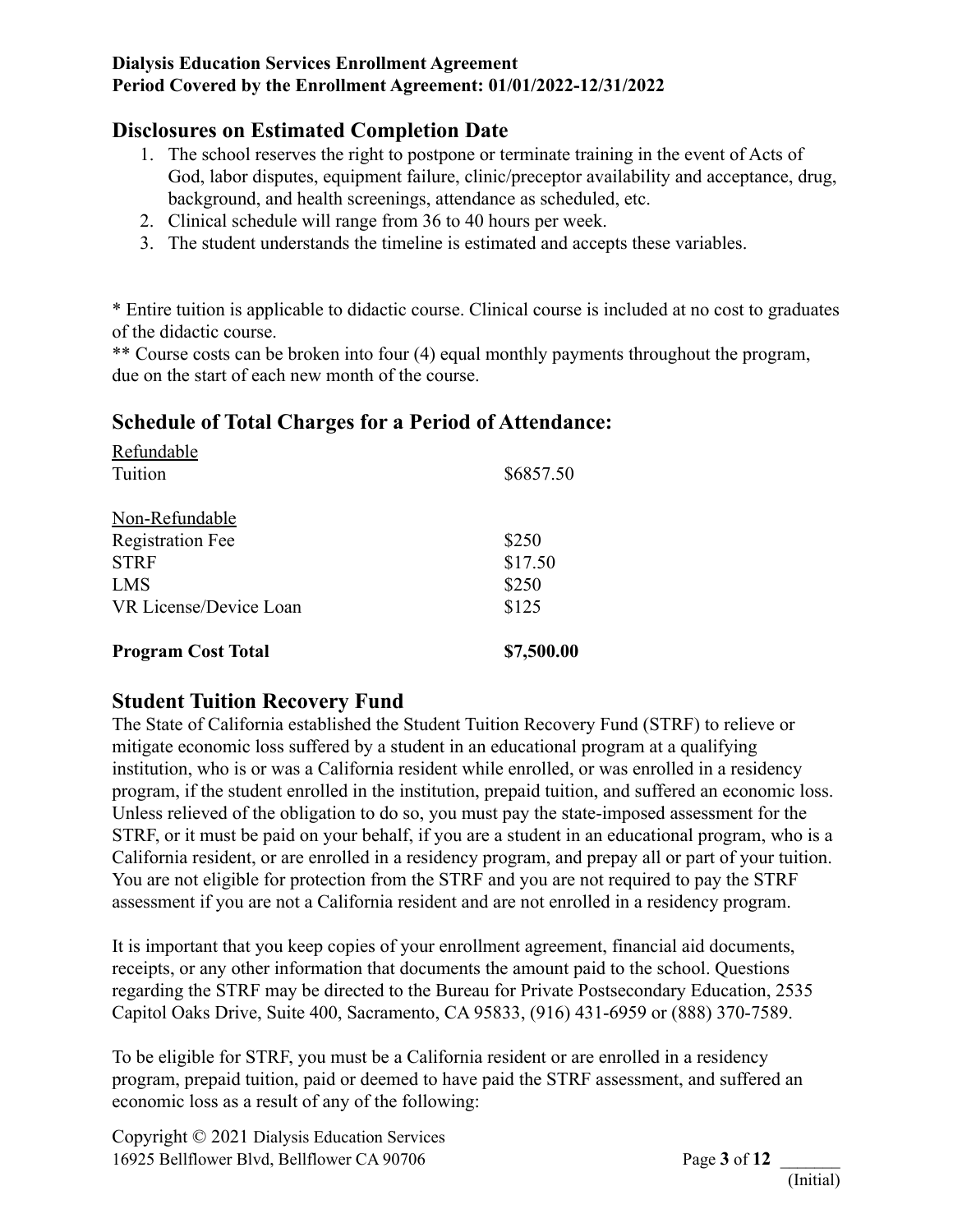- 1. The institution, a location of the institution, or an educational program offered by the institution was closed or discontinued, and you did not choose to participate in a teach-out plan approved by the Bureau or did not complete a chosen teach-out plan approved by the Bureau.
- 2. You were enrolled at an institution or a location of the institution within the 120 day period before the closure of the institution or location of the institution, or were enrolled in an educational program within the 120 day period before the program was discontinued.
- 3. You were enrolled at an institution or a location of the institution more than 120 days before the closure of the institution or location of the institution, in an educational program offered by the institution as to which the Bureau determined there was a significant decline in the quality or value of the program more than 120 days before closure.
- 4. The institution has been ordered to pay a refund by the Bureau but has failed to do so.
- 5. The institution has failed to pay or reimburse loan proceeds under a federal student loan program as required by law, or has failed to pay or reimburse proceeds received by the institution in excess of tuition and other costs.
- 6. You have been awarded restitution, a refund, or other monetary award by an arbitrator or court, based on a violation of this chapter by an institution or representative of an institution, but have been unable to collect the award from the institution.
- 7. You sought legal counsel that resulted in the cancellation of one or more of your student loans and have an invoice for services rendered and evidence of the cancellation of the student loan or loans. To qualify for STRF reimbursement, the application must be received within four (4) years from the date of the action or event that made the student eligible for recovery from STRF. A student whose loan is revived by a loan holder or debt collector after a period of noncollection may, at any time, file a written application for recovery from STRF for the debt that would have otherwise been eligible for recovery. If it has been more than four (4) years since the action or event that made the student eligible, the student must have filed a written application for recovery within the original four (4) year period, unless the period has been extended by another act of law.

However, no claim can be paid to any student without a social security number or a taxpayer identification number.

# **Payment Contract and Financial Policy:**

I, \_\_\_\_\_\_\_\_\_\_\_\_\_\_\_\_\_\_\_\_\_\_\_\_\_\_\_\_\_\_\_\_\_\_\_\_\_\_\_\_\_\_\_\_\_\_, agree to make the final payments on the specified dates and the agreed amounts stated on the payment schedule below. I understand the consequences that will be brought against me if the contract is violated and I may be expelled from the Program. I will not receive my certificate of completion until my obligation is paid in full. I agree to pay any fees and costs that the school may incur in the collection of my balance owed as well as a 12% interest rate on the amount owed. If my payment is not received I will be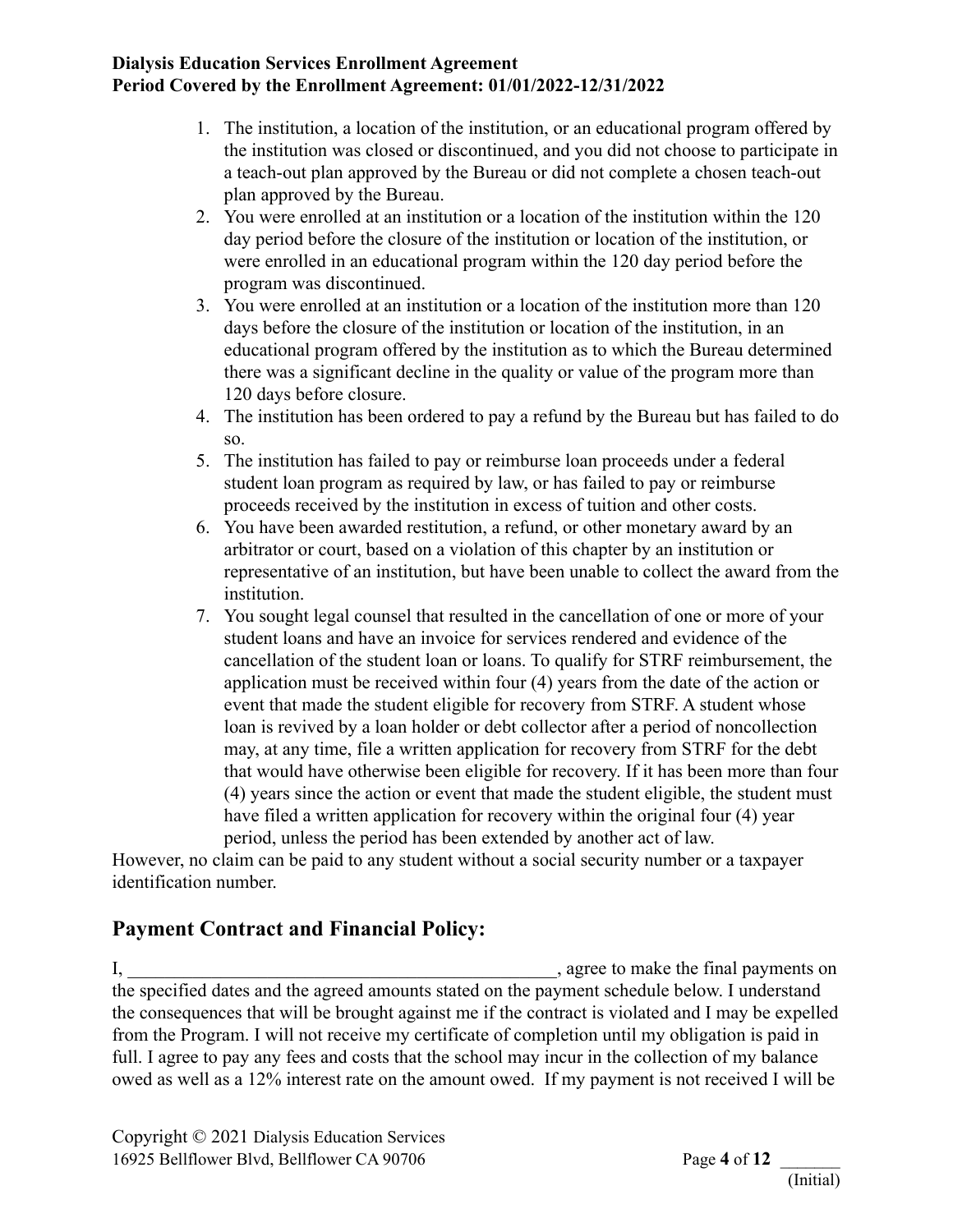placed on two-week financial probation. If DES does not receive my payment, including the late fee within the two-week financial probation, I will be expelled from the program.

| <b>Payment Schedule</b> |                                | <b>Payment Amount</b> |         | <b>Balance</b> |         |
|-------------------------|--------------------------------|-----------------------|---------|----------------|---------|
|                         | <b>Registration/STRF \$___</b> |                       | 267.50  | \$             | 7232.50 |
|                         |                                | \$                    | 1808.13 |                | 5424.37 |
|                         |                                | \$                    | 1808.13 | \$             | 3616.24 |
|                         |                                | \$                    | 1808.12 | \$             | 1808.12 |
|                         |                                | \$                    | 1808.12 |                | 0.00    |

I understand payments are due on the above-scheduled dates.

\*Fee for any returned checks: \$35

 $\mathcal{L} = \{ \mathcal{L} \mathcal{L} \mathcal{L} \mathcal{L} \mathcal{L} \mathcal{L} \mathcal{L} \mathcal{L} \mathcal{L} \mathcal{L} \mathcal{L} \mathcal{L} \mathcal{L} \mathcal{L} \mathcal{L} \mathcal{L} \mathcal{L} \mathcal{L} \mathcal{L} \mathcal{L} \mathcal{L} \mathcal{L} \mathcal{L} \mathcal{L} \mathcal{L} \mathcal{L} \mathcal{L} \mathcal{L} \mathcal{L} \mathcal{L} \mathcal{L} \mathcal{L} \mathcal{L} \mathcal{L} \mathcal{L} \$ **Date Signature**  $\mathcal{L} = \{ \mathcal{L} \mathcal{L} \mathcal{L} \mathcal{L} \mathcal{L} \mathcal{L} \mathcal{L} \mathcal{L} \mathcal{L} \mathcal{L} \mathcal{L} \mathcal{L} \mathcal{L} \mathcal{L} \mathcal{L} \mathcal{L} \mathcal{L} \mathcal{L} \mathcal{L} \mathcal{L} \mathcal{L} \mathcal{L} \mathcal{L} \mathcal{L} \mathcal{L} \mathcal{L} \mathcal{L} \mathcal{L} \mathcal{L} \mathcal{L} \mathcal{L} \mathcal{L} \mathcal{L} \mathcal{L} \mathcal{L} \$ **Date Dialysis Officer**

*"NOTICE"*

## *"YOU MAY ASSERT AGAINST THE HOLDER OF THE PROMISSORY NOTE YOU SIGNED IN ORDER TO FINANCE THE COST OF THE EDUCATIONAL PROGRAM ALL OF THE CLAIMS AND DEFENSES THAT YOU COULD ASSERT AGAINST THIS INSTITUTION, UP TO THE AMOUNT YOU HAVE ALREADY PAID UNDER THE PROMISSORY NOTE."*

# **Student's Right to Cancel**

You have the right to cancel the Enrollment Agreement you sign for a course of instruction, including any book included in the agreement, and obtain a refund of charges paid through attendance at the first class session, or the seventh day after enrollment, whichever is later. Cancellation shall occur when you give written notice of cancellation at the address of the School shown on the top of the front page of the enrollment agreement. You can do this by mail, hand delivery, or telegram. The written notice of cancellation, if sent by mail, is effective when

Copyright © 2021 Dialysis Education Services 16925 Bellflower Blvd, Bellflower CA 90706 Page **5** of **12** \_\_\_\_\_\_\_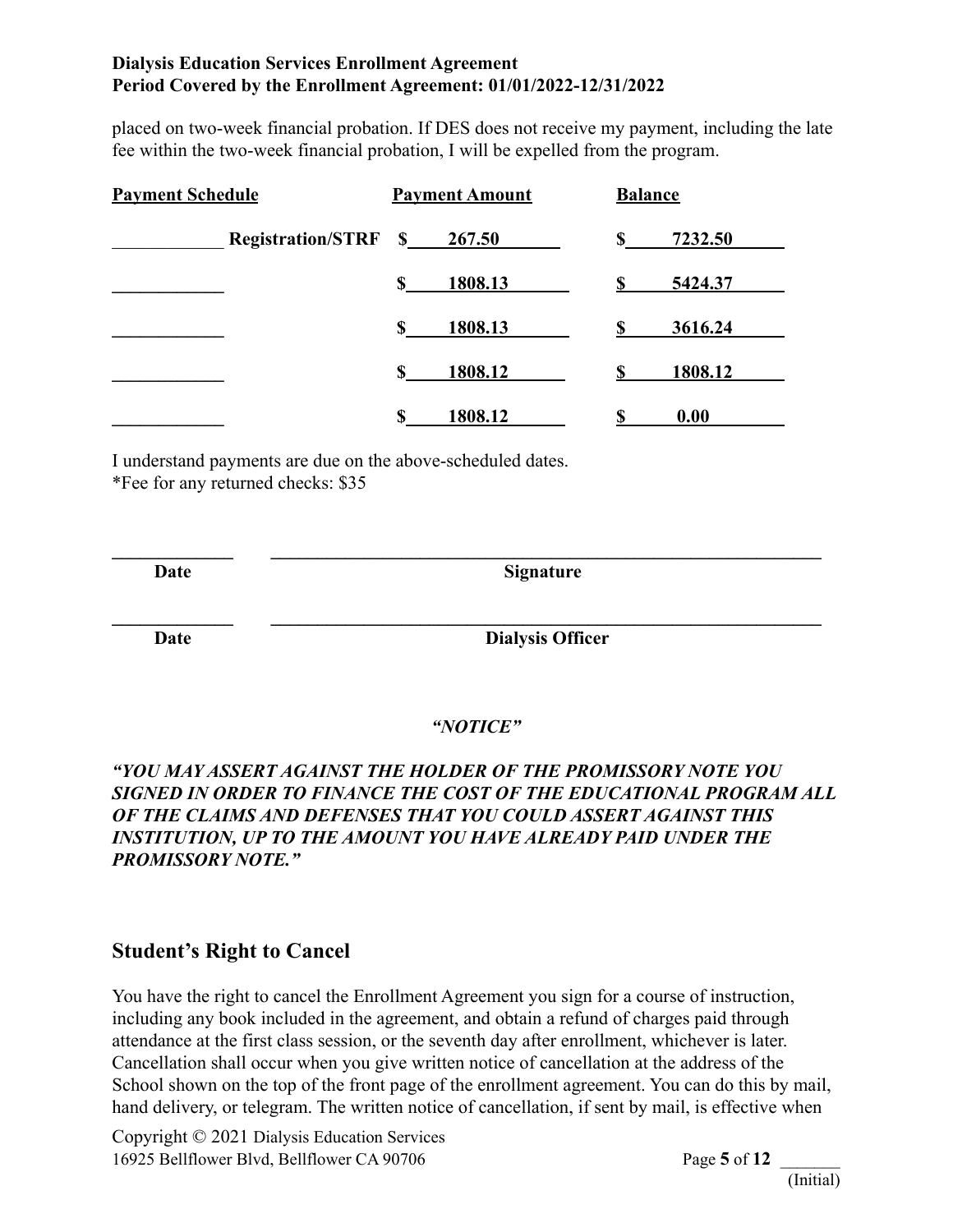deposited in the mail properly addressed with postage prepaid. The written notice of cancellation need not take any particular form, and, however expressed, it is effective if it shows that you no longer wish to be bound by your enrollment agreement. You will be given a notice of cancellation form with this enrollment agreement and on the first day of class, but if you choose to cancel, you can use any written notice that you wish. If the school has given you a book, you shall return it to the school within 30 days following the date of your notice of cancellation. If you fail to return the book in good condition within the 30-day period, the school may deduct its documented cost for the equipment from any refund that may be due to you. Once you pay for the book, it is yours to keep without further obligation. If you cancel the agreement, the school will refund any money that you paid, less any deduction for a book not timely returned in good condition, within 45 days after your notice of cancellation is received.

**Student's Right to Withdraw and Refund:** The institutional refund policy for students who have completed 60 percent or less of the course of instruction shall be a pro-rata refund. After the end of the cancellation period, you have a right to terminate your studies at this school at any time, and you have the right to receive a refund for the part of the course or program you have paid for and did not receive. You have the right to withdraw from the course of instruction at any time. If you withdraw from the course of instruction after the period allowed for cancellation, the school will remit a refund, less the registration fee of \$250, the Student Tuition Recovery Fund fee of \$20, the LMS fee of \$200, and the VR License/Device Loan fee of \$125, within 45 days following your withdrawal. You are obligated to pay only for educational services rendered and for unreturned books or equipment.

(A) Deduct the registration fee (\$250), the Student Tuition Recovery Fund fee (\$18.75), the LMS fee of \$200, and the VR License/Device Loan fee of \$125 from the total tuition charge.

(B) Divide this figure by the number of days in the program.

(C) The quotient is the daily charge for the program.

(D) The amount owed by you for purposes of calculating a refund is derived by multiplying the total days attended by the daily charge for instruction.

(E) The refund would be any amount in excess of the figure derived in (D) that was paid by you.

(F) The refund amount shall be adjusted for any books, if applicable. **(Not Applicable)**

If you obtain a book, as specified in the enrollment agreement, and return them in exactly the same condition within 30 days following the date of your withdrawal, the school shall refund the charge for the book paid by you. If you fail to return the book in exactly the same condition within the 30-day period, the school may offset against the refund the documented cost for the book exceeding the prorated refund amount.

If you receive federal student financial aid funds, you are entitled to a refund of monies not paid from federal student financial aid program funds. If you obtain a loan to pay for your educational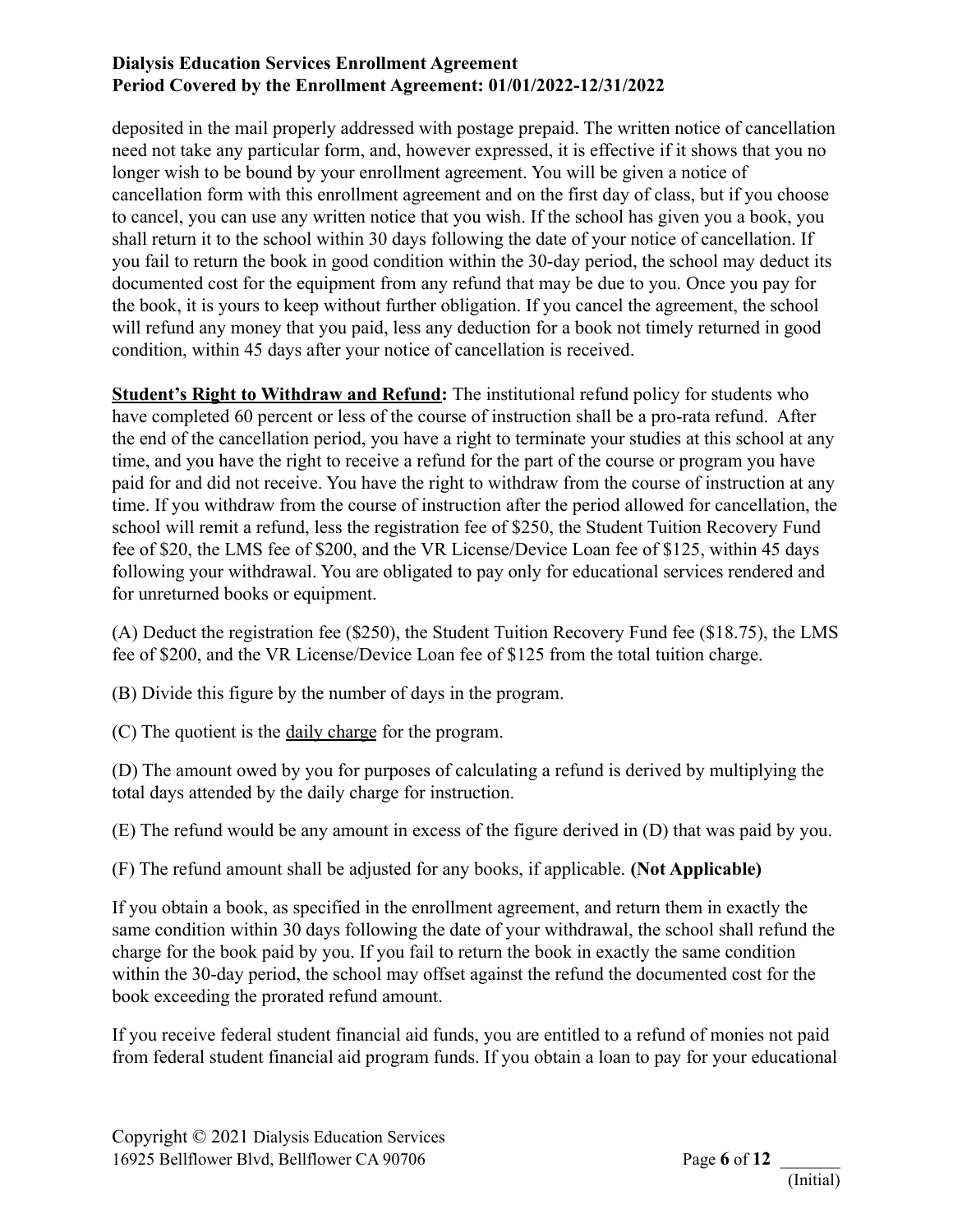program, you will have the responsibility to repay the full amount of the loan plus interest, less the amount of any refund.

If the student is eligible for a loan guaranteed by the federal or state government and the student defaults on the loan, both of the following may occur:

(1) The federal or state government or a loan guarantee agency may take action against the student, including applying any income tax refund to which the person is entitled to reduce the balance owed on the loan.

(2) You may not be eligible for any other federal student financial aid at another institution or other government assistance until the loan is repaid.

**Withdrawal Definitions:** For the purposes of determining a refund or fee still due to the school, you are deemed to have withdrawn from the program of instruction when any of the following occurs;

- 1. You notify the school in writing of your withdrawal from the course.
- 2. The school terminates your enrollment.
- 3. You fail to attend classes for a three-week period. The date of your withdrawal shall be deemed at the twenty-second day since your last recorded attendance.

**Refunds and Loans:** If you obtain a loan to pay for this educational program, you have the responsibility to repay the full amount of the loan plus interest, less the amount of any refund.

If you are eligible for a loan guaranteed by the federal or state government and you default on the loan, both of the following may occur:

- 1. The federal or state government or a loan guarantee agency may take action against you, including applying any income tax refund to which you are entitled to reduce the balance owed on the loan.
- 2. You may not be eligible for any other federal student financial aid at another institution or other government assistance until the loan is repaid.

# **"NOTICE CONCERNING TRANSFERABILITY OF CREDITS AND CREDENTIALS EARNED AT OUR INSTITUTION"**

The transferability of credits you earn at Dialysis Education Services is at the complete discretion of an institution to which you may seek to transfer. Acceptance of the certificate you earn in the Hemodialysis Training Program is also at the complete discretion of the institution to which you may seek to transfer. If the certificate that you earn at this institution is not accepted at the institution to which you seek to transfer, you may be required to repeat some or all of your coursework at that institution. For this reason, you should make certain that your attendance at this institution will meet your educational goals. This may include contacting an institution to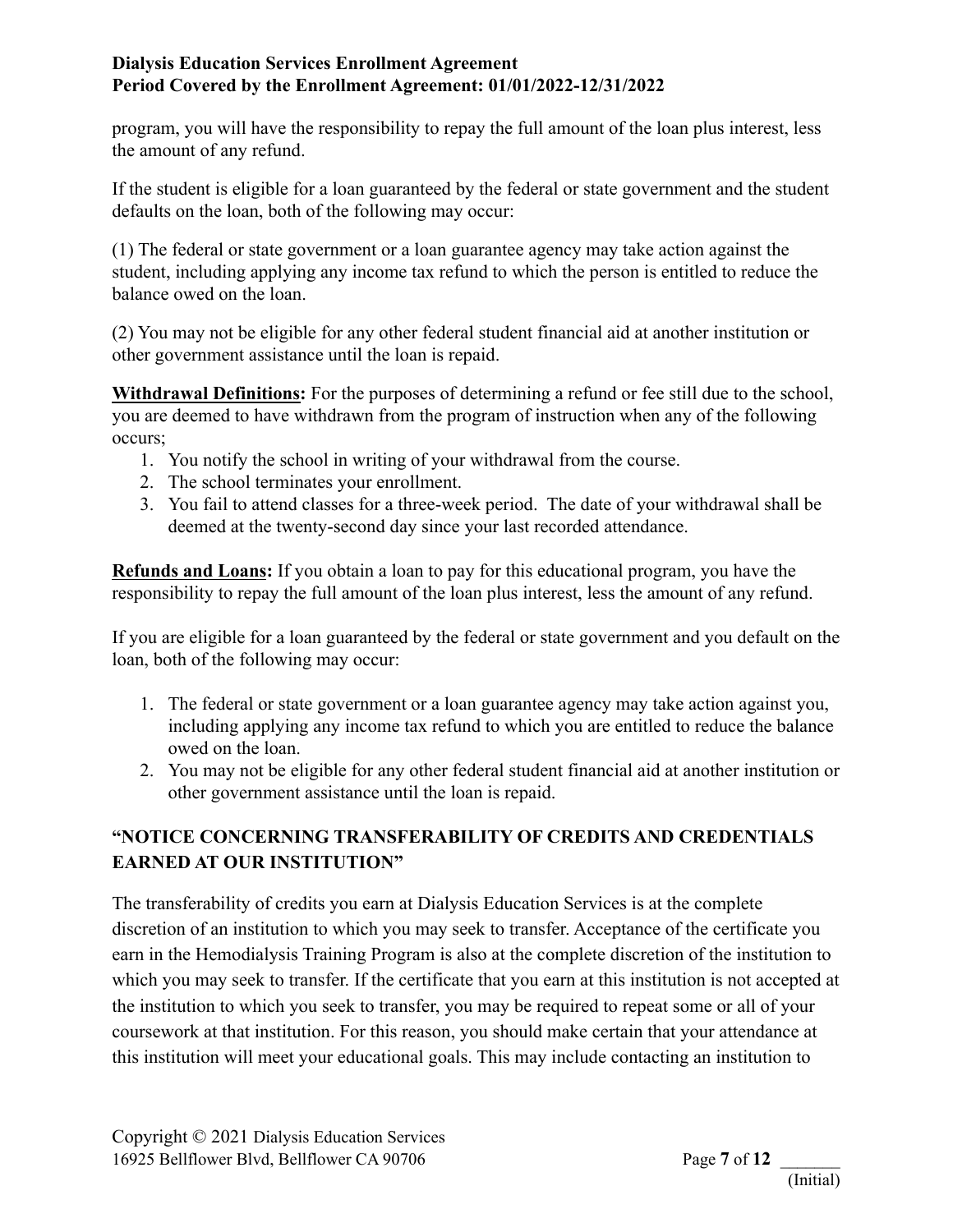which you may seek to transfer after attending Dialysis Education Services to determine if your certificate will transfer.

**Confidentiality:** All prospective students agree to abide by the following Confidentiality Agreement in order to enroll in the DES Hemodialysis Training Program.

- o I agree to respect the privacy of all Dialysis Education Services curricula and educational materials used during the course of my training
- o I understand it is my legal, ethical, and professional obligation to maintain the confidentiality of all and any patient information received during the course of my training. I, therefore, agree to maintain confidentiality in accordance with those responsibilities.
- o I furthermore agree to maintain confidential any personal, privileged, or proprietary information received about Dialysis Education Services or its affiliates
- o I agree to abide by this Confidentiality Agreement as stated above and will adhere to the letter and intent of this agreement.

**Non-Compete Agreement:** For good consideration and as an inducement for DES (Company) to enroll Student, Student agrees not to directly or indirectly compete with the business of DES and its successors and assigns during the period of enrollment and for a period of 2 (two) years following termination of enrollment and notwithstanding the cause or reason for termination. The term "not compete" as used herein shall mean that the Student shall not own, manage, operate, consult, or to be employed in a business substantially similar to or competitive with the present business of DES or such other business activity in which DES may substantially engage during the term of enrollment.

The Student acknowledges that DES shall or may in reliance of this agreement provide Student access to trade secrets, customers, educational materials, and other confidential data and goodwill. The student agrees to retain said information as confidential and not to use said information on his or her own behalf or disclose the same to any third party. This agreement shall be binding upon and inure to the benefit of the parties, their successors, assigns, and personal representatives.

## **Academic Standards:**

- **1) Preparation Before/After Class:** Students are expected to come to class prepared for the scheduled lessons by pre-reading chapters to be covered. In addition, within 24 hours of class, the student should review lesson materials and prepare questions or concerns for clarity before the next class.
- **2) Subject Tests:** Each major section of the material will have a corresponding test. The passing score of tests is 80%. Subject tests serve as a gauge on the student's ability to comprehend the material covered during the course. Preparation for tests should take 2 to 4 hours per subject, depending on the amount of material covered.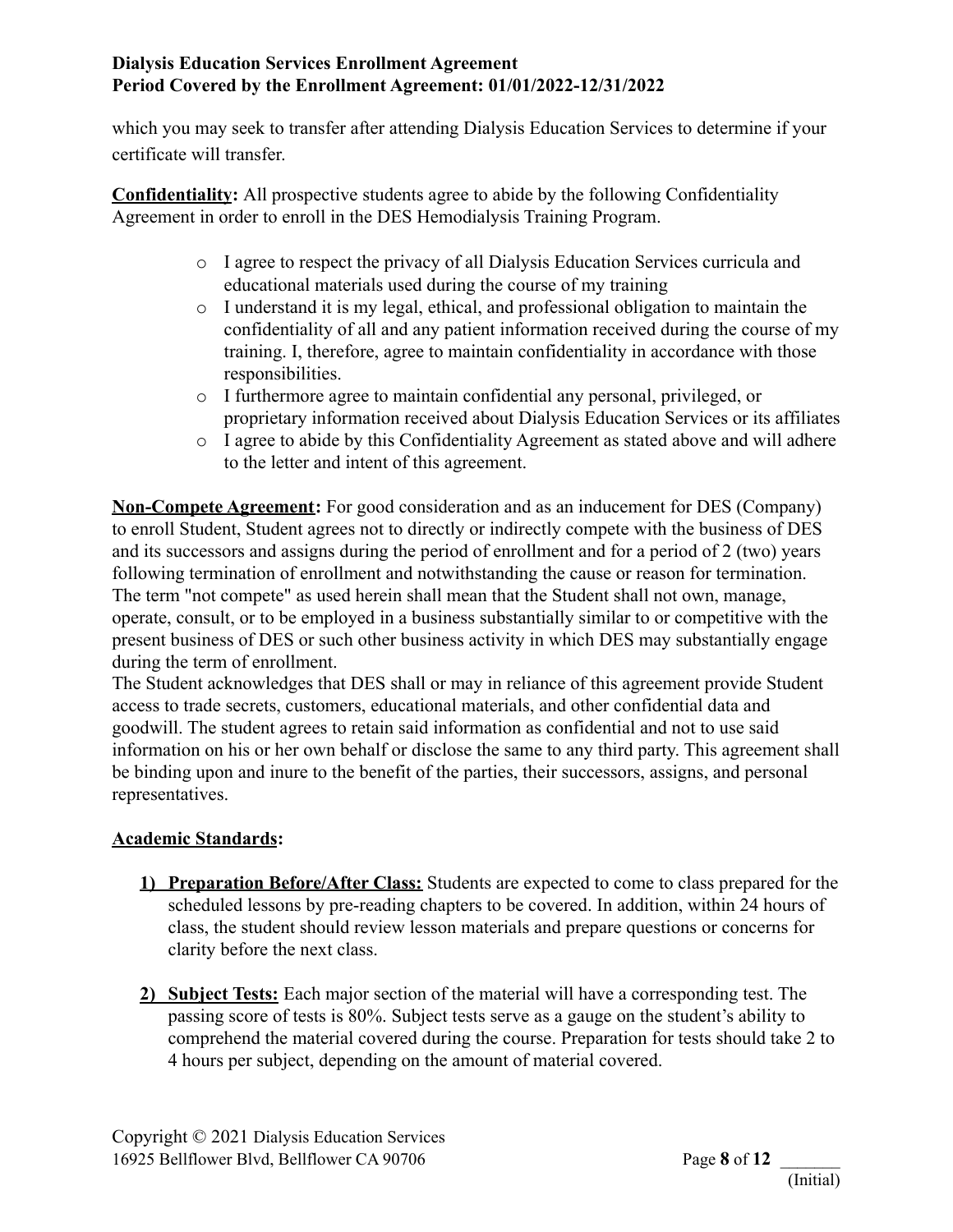- **3) Final Examination:** A comprehensive 100-question final exam will be given to determine if the student has gained the knowledge necessary to function as a hemodialysis professional. The state of California Department of Public Health has approved the final exam for hemodialysis certification. The minimum passing score on the final exam is 80%.
- **4) Attendance:** Any student who has consecutively missed more than one-third of the scheduled class hours in any month, or is absent 10 hours from didactic/clinical training, will receive written notification of their placement on academic probation. Any student absent more than 20 hours from the didactic portion will be expelled from the Program.

**Failure to Comply with Academic Standards:** Failure to comply with academic standard 1 is considered disruptive to the educational progress of others and will result in written notification to the student of placement on academic probation. Thereafter, future failures to comply with standard 1 are grounds for expulsion from the Program.

Students in non-compliance with any standard will be referred to the Program Director for academic review and may receive written notification of placement on academic probation. Thereafter, future failures to comply with standard 2 are grounds for expulsion from the Program.

Failure to comply with standard 3 will result in 1 (one) retesting 2 weeks after the initial exam. Students in non-compliance with standard 3 will be referred to the Program Director for academic review and may receive written notification of placement on academic probation. Thereafter, future failures to comply with standard 3 are grounds for expulsion from the Program. Each student will have a **total of 3 opportunities** to obtain a passing score on the final exam at a minimum of 2-week intervals.

**Standard of Conduct:** The standard of conduct for students enrolled in the Hemodialysis Training Program of Dialysis Education Services is based on integrity, common decency, and mutual respect. You are expected to observe the school's rules, regulations, policies, and conduct yourself at all times in a manner that is a credit to you, the profession, and this school.

- 1) Students and Instructors will treat one another, other staff members, and patients with respect and decency. Foul language and profanity will not be tolerated at any time.
- 2) The conduct must always be professional and compassionate. Physical, verbal, or emotional abuse will result in immediate removal from the program.
- 3) Dialysis Education Services has a zero-tolerance on substance use/abuse. If at any time a DES staff member, a DES preceptor, or other staff at a DES coordinated training facility suspects that the student is under the influence of alcohol or drugs, the student will be asked to submit to a blood toxin test. Failure of the student to submit to testing or a finding that the student is under the influence of alcohol or drugs will result in immediate removal from the program and forfeiture of all tuition amounts.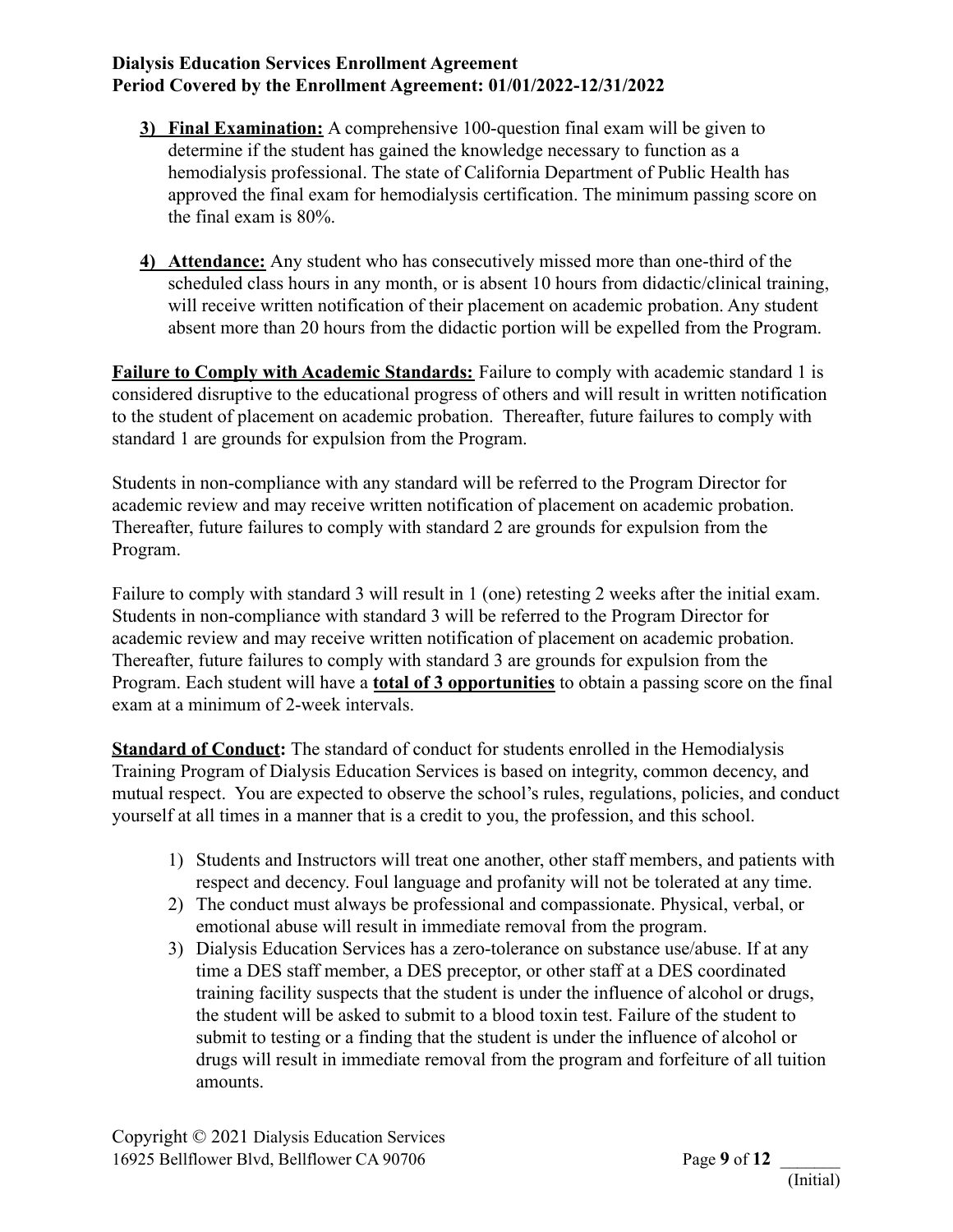4) Fraternization or sexual harassment between preceptor and student is expressly forbidden.

#### **There will be no exception or deviation from this policy. Any student found to be in violation of this policy will be removed from the Hemodialysis Training Program.**

**Dress Code:** The standard of dress is designed to ensure maximum comfort and uniformity in appearance. Apparel worn should be clean, neat, and appropriate to the classroom or hosting clinical facility policy. Students in attire that is inappropriate will be dismissed from class and will not be allowed to remain for clinical practice.

Failure to adhere to the Dress Code will result in an unexcused absence from that day's educational activities.

### **Catalog and School Performance Fact Sheet:**

**Initial** Prior to signing this Enrollment Agreement, you must be given a catalog or brochure and a School Performance Fact Sheet, which you are encouraged to review prior to signing this agreement. These documents contain important policies and performance data for this institution. This institution is required to have you sign and date the information included in the School Performance Fact Sheet relating to completion rates, placement rates, license examination passage rates, and salaries or wages, and the most recent three-year cohort default rate, if applicable, prior to signing this agreement.

**I certify that I have received the Catalog, School Performance Fact Sheet, and** information regarding completion rates, placement rates, license examination passage rates, and salary or wage information, and the most recent three-year cohort default rate, if applicable, included in the School Performance Fact Sheet, and have signed, initialed, and dated the information provided in the School Performance Fact Sheet.

**Student Acknowledgement:** My signature below certifies that I have read, understood, and agree to DES's Confidentiality Policy, Academic Standards, Uniform Policy/Dress Code, and Personal Protective Equipment Policy of this Agreement and understand the consequences of non-compliance. I certify that I have read and understand the cancellation and refund policy and the complaint procedure, I have received a copy of the school catalog or brochure, and am entitled to an exact copy of this Enrollment Agreement, School Catalog, and other documents that I sign.

**By my signature:** I understand any changes in the agreement will not be binding on either the student or the school, unless such changes are acknowledged in writing by an authorized representative of the school and by the student or the student's parent or guardian if he/she is a minor.

I understand that although placement assistance may be provided to me, DES cannot promise or guarantee employment or income level to any student or graduate.

Copyright © 2021 Dialysis Education Services 16925 Bellflower Blvd, Bellflower CA 90706 Page **10** of **12** \_\_\_\_\_\_\_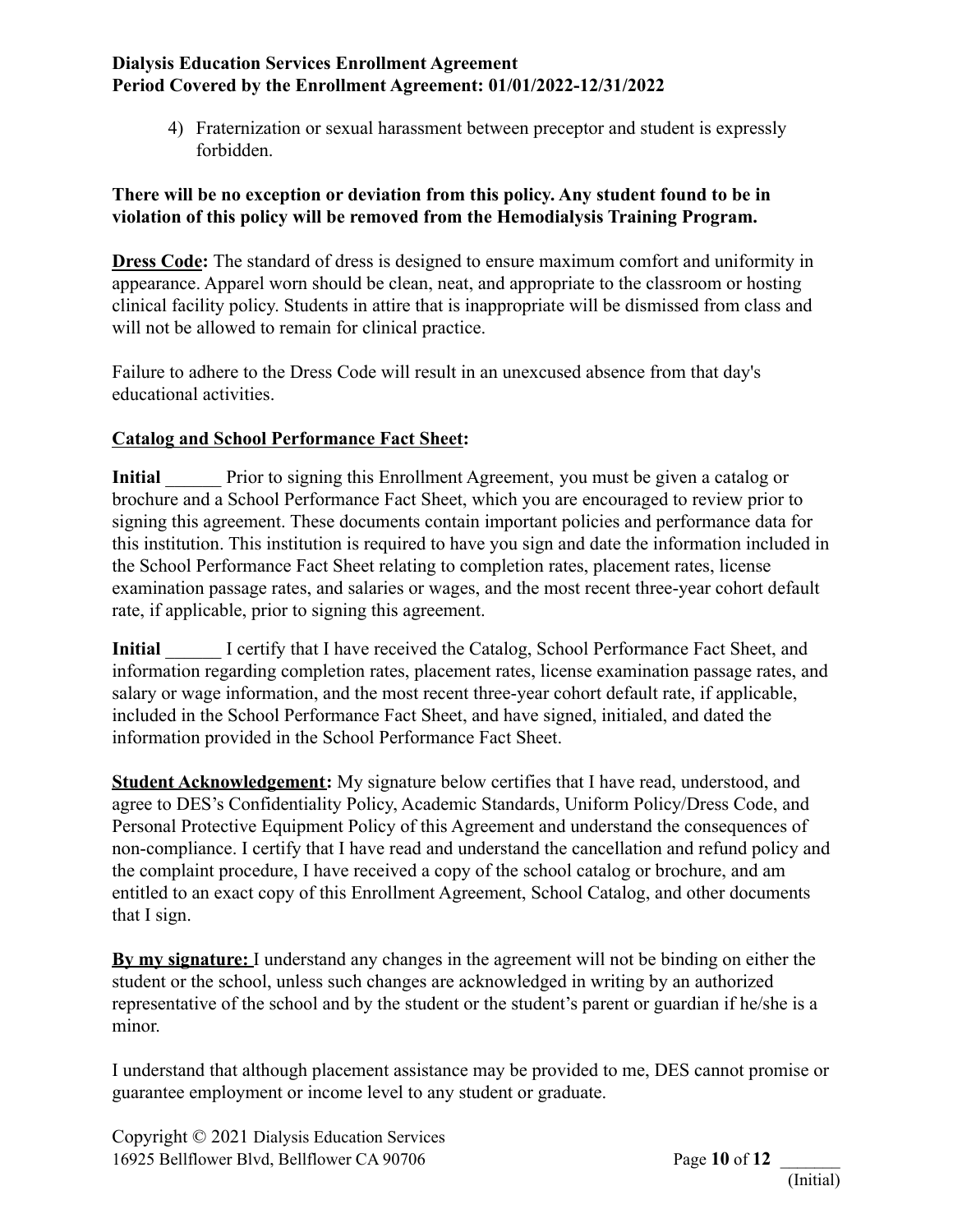I have been advised that, if English is not my primary language, and I am unable to understand the terms and conditions of this Enrollment Agreement, I have the right to obtain a clear explanation of the terms and conditions and all cancellations and refund policies in my primary language. The recruitment leading to this enrollment was conducted in English. If accepted by DES I understand that DES may terminate my enrollment if I fail to comply with any attendance, academic, and financial policies and requirements, or if I disrupt the normal activities of the school. Upon successful attendance of the program of study for which I am enrolled, I understand that I must receive passing grades in all practical and written examinations and that my financial obligation to the school must be paid in full. I acknowledge that this school is not a public institution. I acknowledge that, if I receive a student loan to assist in the payment of my tuition, I have a legal responsibility to repay the loan. The lender, guarantee agency, or federal government, in order to recover loan amounts, may alter my listing with credit bureaus, garnish my wages, seize my assets, and/or seize any income tax refund which I may be due.

I understand the total amount for the Hemodialysis Training Program is \$7,500 (including non-refundable items, as presented on the Tuition Fee Schedule). I agree that I am responsible for the total amount of \$7,000. If I get a student loan, I understand I am responsible for repaying the loan amount plus any interest owed. If I have received federal student financial aid funds, I am entitled to a refund of monies not paid from the federal student financial aid program funds. I understand that the:

| TOTAL CHARGES FOR CURRENT PERIOD OF ATTENDANCE: | \$7500.00 |
|-------------------------------------------------|-----------|
| ESTIMATED TOTAL CHARGES FOR THE ENTIRE PROGRAM: | \$7500.00 |
| TOTAL CHARGES OBLIGATED TO PAY UPON ENROLLMENT: |           |

 $\mathcal{L}_\text{max}$  and the contract of the contract of the contract of the contract of the contract of the contract of

 $\mathcal{L}_\text{max}$  and the contract of the contract of the contract of the contract of the contract of the contract of

I understand that this is a legally binding contract. My signature below certifies that I have read, understood, and agreed to my rights and responsibilities and that the institution's cancellation and refund policies have been clearly explained to me.

Student Signature Date

Printed name

Signature and Title of School Representative Date

 $\mathcal{L}_\text{max}$ 

 $\mathcal{L}_\text{max}$ 

Printed name

Copyright © 2021 Dialysis Education Services 16925 Bellflower Blvd, Bellflower CA 90706 Page **11** of **12** \_\_\_\_\_\_\_